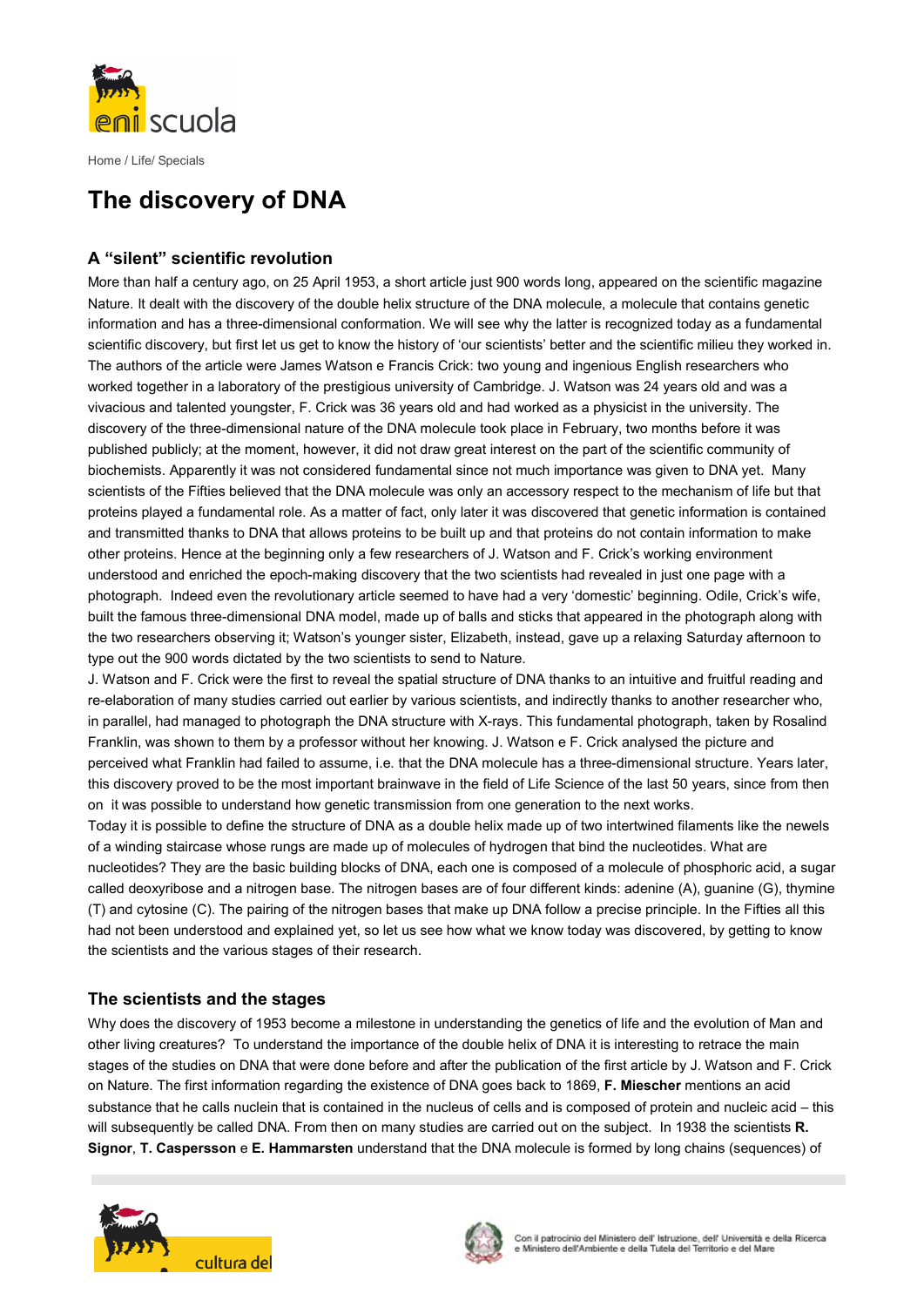

nucleotide bases. The nucleotide bases (or nucleotides) are, as we have already seen, 4 different building blocks that make up the long acid molecule of DNA and are called: adenine, thymine, guanine and cytosine. In 1944, other university researchers suggest for the first time that the DNA molecule contains genetic information. The genetic information (the set of instructions that cells need to build proteins) is assumed to be encoded in the different sequences of nucleotide bases that are repeated on the DNA chain.

Subsequently it is understood that it is in the DNA, that is transmitted from one generation to the next, from parents to children, that you find the genetic information that every cell of our body needs to carry out its specific function. Finally in 1952, A. Hershey e M. Chase establish that only the DNA molecules can be genetically transmitted to the next generation and not the proteins. In the very same year the scientist R. Franklin together with her colleague R. Gosling (a friend of J. Watson and F. Crick) produce a very well defined and clear map of X-ray diffraction obtained by bombardment of the DNA molecule. In fact, this is the famous photograph that inspired the intuition of 1953 on the threedimensional nature of DNA.

In 1958 there is a breakthrough, M. Meselson and F. Stahl understand and illustrate the mechanism by which DNA reproduces: the double helix unwinds, it opens and two long parallel chains are obtained. Each filament is copied and in this way two identical copies of the original DNA molecule, that does not exist anymore, are obtained. It is only at this point really that the discovery of 1953, regarding the three dimensional structure of DNA, becomes very important because the exact knowledge of how the molecule is made in its three dimensions helps the understanding of its reproduction (with the mechanism explained earlier regarding the separation of the two chains) resulting in the formation of other double helixes that wind up and are identical to the original. At this point researches continue feverishly; in 1959 it is discovered that the filaments are copied and duplicated by an enzyme present in the cells of our body called DNA polymerase. Now the mechanism of genetic transmission is clearer and in 1961 the fact that specific molecules of DNA can conduct and instruct the construction, i.e. the synthesis, of specific proteins is understood.

Even though now it is clear that all these important discoveries are the outcome of the work of many researchers, the merit must certainly not be taken from those who had the first fundamental intuitions on the long path of learning that goes on even today. In fact, in 1962, James Watson, Francis Crick and Maurice Wilkins receive the Nobel Prize for their discoveries regarding DNA.

## The discovery of the PCR method

Everyone knows the novel or has seen the film Jurassic Park in which, thanks to laboratory techniques, the blood of a dinosaur preserved in the buccal organs of a mosquito trapped in amber is extracted and so it becomes possible to reproduce the DNA of the long extinct animal. The scientists that work in Jurassic Park used the PCR method to bring to life dinosaurs that had been extinct for millenniums, from eggs produced in the present thanks to the DNA found in the mosquito! How was this possible?

Around the beginning of the Eighties in the world of biological sciences there is another powerful revolution. The setting is always a biochemistry, molecular biology or microbiology laboratory and the main character on which we are focusing our attention is still the DNA molecule. Few inventions have revolutionised the course of molecular biology as much and as fast as PCR, the acronym for Polymerase Chain Reaction. The polymerase chain reaction of DNA is a molecular biology technique that enables the multiplication, i.e. the copying (technically the 'amplifying'), of a specific chain of DNA. When we talk about a specific chain of DNA we mean a fragment of nucleic acid, of which the initial and final nucleotide (the series of building blocks that make up the DNA filament) sequences are known, in other words the beginning and end of the fragment. This replication process takes place normally in nature, in the cells of our body, when the DNA contained in the nucleus unwinds from its double helix conformation and its filaments are copied by the DNA polymerase enzyme. This ordinary phase of cellular reproduction is imitated in a test tube by the PCR technique. In practise, a piece of 'complete' DNA with a double helix is reconstructed from a strand with a single helix. The revolutionary fact is that using this laboratory technique, man can choose to take a particular part of DNA that interests him and study and utilize it in compliance with the purpose of his research, outside the cellular mechanisms that take place in a living body.



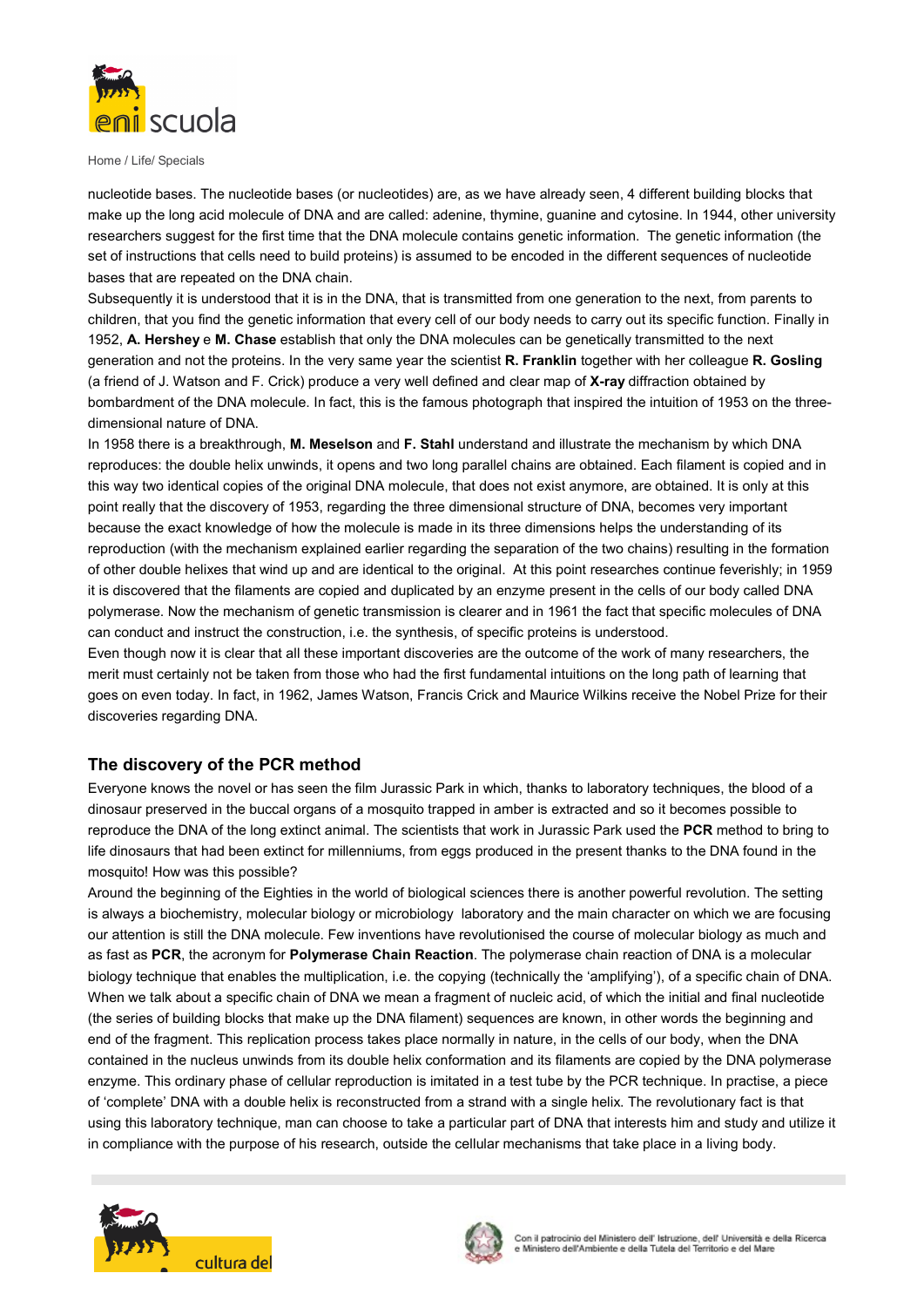

The utilization of PCR therefore enables the 'amplification' of a specific tract of DNA, multiplying i.e. reproducing it, billions of times in a very short time, a little over an hour, and obtaining a great number of copies. This laboratory technique, worked out in the first half of the Eighties by the brilliant mind of Dr. Kary B. Mullis, has enabled us to better understand the genetic information contained in the DNA of each individual, with crucial consequences in wide-ranging fields, from laboratories where pure research is carried out to hospital analysis laboratories and to courtrooms. A confirmation of the importance of this achievement is the Nobel Prize for Chemistry that Kary B. Mullis received in 1993.

Before trying to understand how a PCR 'reaction' (this is how a procedure that takes place in a test tube is called) applied to a specific tract of DNA works, let us learn about the life and the personality of its inventor, a charming genius of our times.

## The witty genius

Since when he was at the *Dreher High School of Columbia* (USA), Dr. Mullis proved to be an impertinent youngster gifted with a strong sense of humour and soon became a leader among the students. In the years that followed he accumulated academic titles and important assignments and devoted himself to paediatrics, biochemistry and cardiology. In 1979 he worked for the Cetus Corporation of Emeryville, California and as a chemist specialized in DNA he worked at a research on the synthesis of oligonucleotides, i.e. the building blocks that compose DNA and he invented the polymerase chain reaction (PCR).

He had the real intuition about how to multiply DNA billions of times in 1983. The legend narrates that Dr. Mullis was going home from the laboratory on an evening like many others and his mind was lost in hazy thoughts but suddenly he noticed that the path he was walking on was made up of many sections arranged one after the other like the rungs of a ladder. He went on walking and the path divided at a junction. This reminded him of the two strands of DNA that divide before replicating, and then, suddenly, the street lights that lined the path came on one after the other because it was getting dark. The brainwave hit him in a second: a way to make infinite copies of DNA strands from a single portion came to his mind. He turned around and ran back along the illuminated path to the laboratory to try and put his ingenious idea into practise.

Dr. Mullis' career continued brilliantly, he received the Nobel Prize and another very prestigious prize, the Japan Prize. He worked on both technological researches and on those regarding the photochemistry of DNA. In one of his most successful books, 'Dancing Naked in the Mind Field', written in the year 2000, his sense of humour and brilliance can be appreciated in disparate sections: he writes about poisonous spiders, about science and parapsychology, about astrology and the Hiv virus.

## Inside the test tube

Making use of his vast knowledge on DNA and of all the laboratory equipment available in the Eighties, Dr. Mullis started carrying out experiments to carry through the brainwave he had on the path that evening. His aim was to define a method that allowed him to copy a specific piece of DNA many times 'in vitro', i.e. in a test tube. The PCR method works on a theoretical principle that we will now describe.

With a bit of imagination we can compare the implementation of a PCR laboratory experiment with the preparation of a cake. To start preparing the cake we arrange the required ingredients on the table (eggs, milk, butter, baking powder, flour, etc.) and then we mix them in a bowl. In the case of the preparation of a PCR reaction we arrange the various biological and chemical components (the cake ingredients) on the laboratory counter in their proper containers such as test tubes, pipettes and jars. Some preliminary steps must be carried out before starting the preparation of the cake such as dividing the egg yolk from the albumen, or working at the butter when it is too cold. In the case of a PCR too some preliminary steps must be carried out before mixing everything in just one last test tube (the mixing bowl).

#### DNA extraction

First of all we have to extract the DNA from the nucleus of the cell in which it is contained. For example the DNA must be



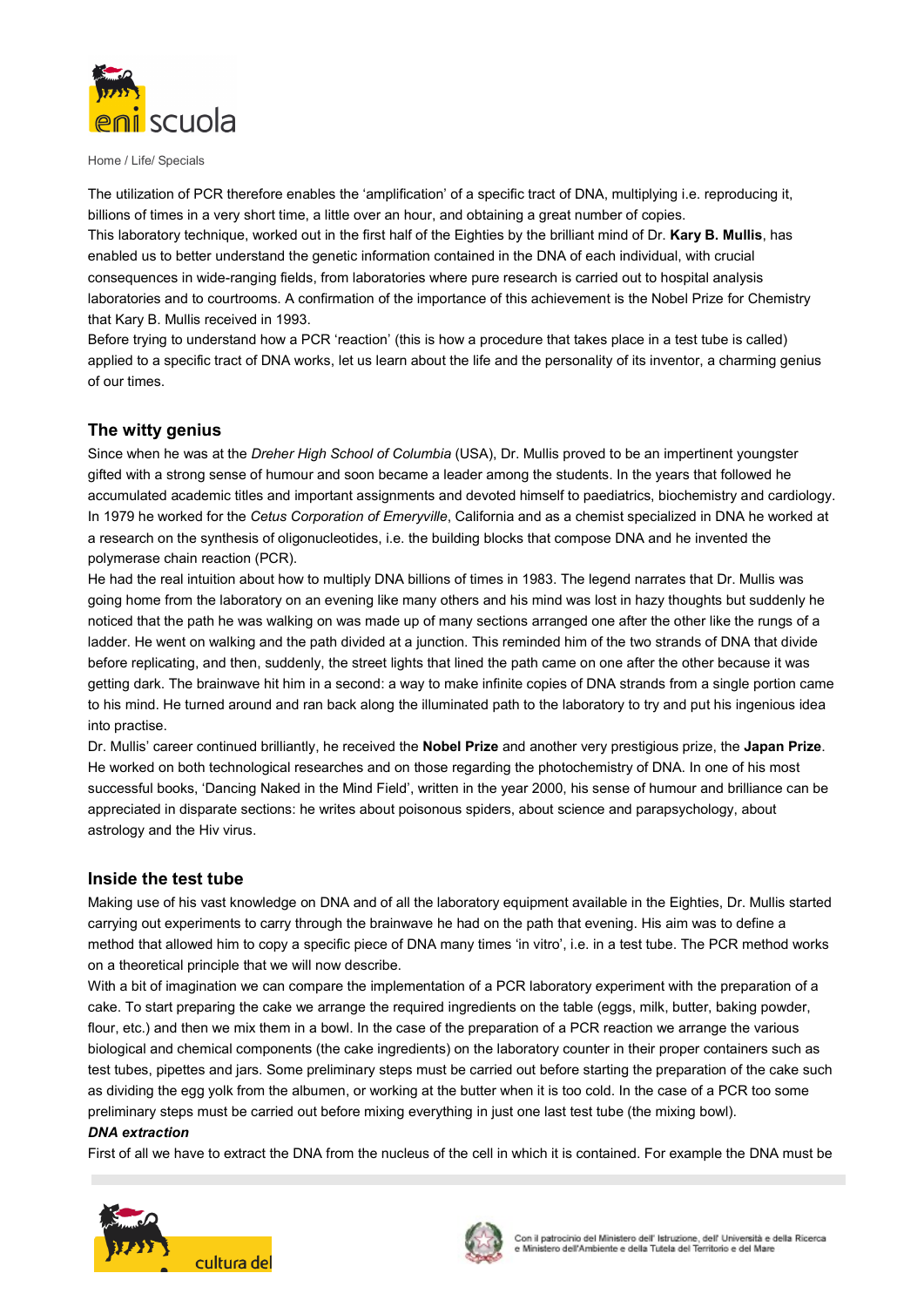

extracted from bacterial or blood cells or from the remains of a human or animal mummy. The procedure entails various stages with some chemical compounds and subjecting the cell sample to suitable treatments. In other words we have to demolish the cell structure, i.e. break all the cells of the sample so as to make the DNA come out. Then it is necessary to digest the proteins that are associated to the DNA molecule, this means that at the end of the procedure a solution that contains only the DNA that has been separated from the digested proteins is obtained. These proteins have been transformed into amino acids (the bricks that make up proteins). At the end of this initial phase we will have a test tube with DNA dissolved in a liquid such as ethanol. In this environment DNA is not soluble and its filaments are visible in suspension in the test tube.

#### The components of the PCR reaction

These are the ingredients of the cake when they have not been mixed yet. On the laboratory table we have the extracted DNA with the exact sequence that has to be copied which is called the target and the aim of the experiment is to multiply this specific piece. From now on we will use the 'convention' that the sequence that has to be copied is called 'target' so that it will not be confused with other DNA fragments that take part in the PCR.

In addition two more fragments of DNA called primers are used; their function is to provide a starting place for copying and replication of the target sample, i.e. they help to trigger off the beginning of the replication. During the PCR reaction, the target filament is heated and its double helix unwinds: two single strands of the DNA target are obtained in this way. Here the primers are added and they bind to the single stranded DNA, in practise they arrange themselves close to each single strand. This is the starting place for replication.

But for replication of the target to begin, we need yet another ingredient, DNA polymerase that, as we have already seen, is a cell enzyme. DNA polymerase also has the function of replicating and repairing DNA. This enzyme can elongate a primer by adding nucleotides (that are the bricks that make up a DNA strand) one at a time. In the recipe, a mixture of small, loose bricks (the basic structures of the DNA filament) must still be added; these nucleotides will be used to build up the new DNA filaments. We have already described what nucleotides are in point 1.

A mixture of other supporting elements (such as salt and grated lemon peel in a cake) must also be added, such as magnesium that helps to create the right chemical conditions for the reaction to take place.

#### The thermocycler

This is the oven to cook the cake in. We have all the necessary ingredients and so we mix them together in one test tube just like we pour the cake mix into a cake tin. To bake the cake we put the tin into the oven and cook it for a fixed time and at a specific temperature, for the PCR we put the test tube containing all the compounds into the thermocycler. This laboratory equipment has a thermostat: thus it is possible to regulate and programme the temperature variations and length of time of each of the three phases of the amplification, i.e. the three steps that are necessary to copy the target sample many times (the baking of the cake). The functioning of the thermocycler is based on different systems of heating and cooling by means of air, liquids, electrical resistances etc. The thermocycler has a small drawer in which the test tubes where the PCR reaction is going to take place are inserted; there are different types on sale, of varying sizes depending on the requirements of the laboratory.

## The three phases of a PCR

Finally it is time to bake the cake; we take the test tube and insert it in the thermocycler. What happens next? The baking consists of subjecting the test tube to a certain number of thermal variation cycles. Each thermal cycle is made up of three phases. Periods of heating are alternated with periods of cooling.

#### 1st phase: denaturation

In this first phase of a PCR reaction the total separation of the two DNA filaments of the target sample that has to be replicated takes place. Usually the temperature applied to the test tube must reach 94°C for 30-60 seconds. By warming the DNA the unwinding of the double helix and the separation of the two filaments takes place; it is said that the DNA is denatured.

#### 2nd phase: hybridization of primers



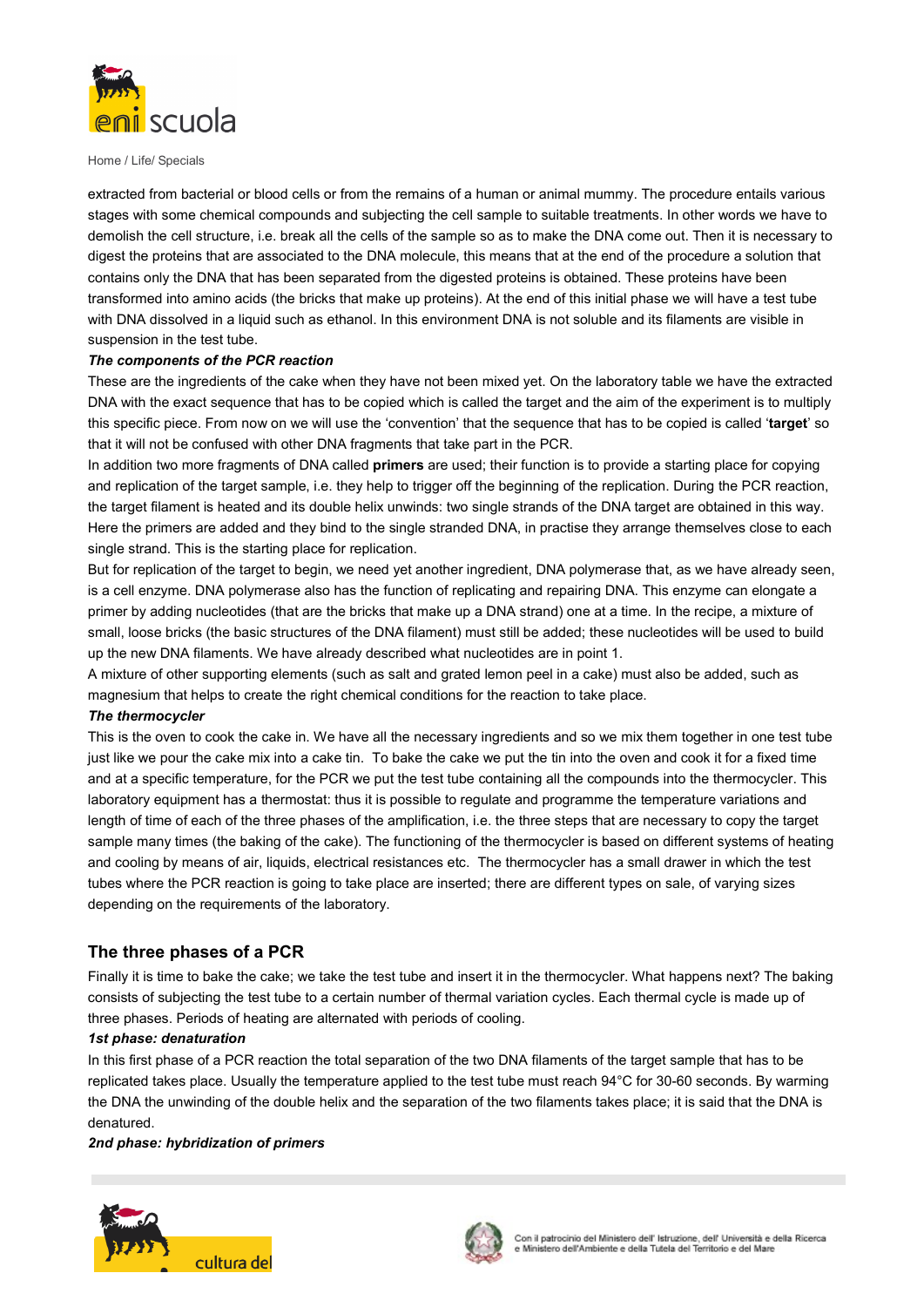

This is the most delicate moment in which the primers have to 'stably hybridize' to the DNA template. What does this mean? It means that the primers that have been added to the mixture have to bind to the single separated strands of the original DNA target sequence. Usually the procedure involves various experimental attempts in order to find the ideal temperature that promotes the binding of the primer strands to the target strands according to the type of DNA sample that has to be replicated. Usually the temperature is lowered to about  $30 - 55$  °C.

### 3rd phase: the extension of the new DNA strand

The ideal temperature for polymerization, i.e. the construction of DNA filaments identical to the DNA target depends on the DNA polymerase enzyme utilized. At present an enzyme called Taq polymerase is used and a temperature of 65 - 72°C is applied for 5 minutes. In this phase the polymerase enzyme physically attaches the building blocks of the filament (the nucleotides) to the primers that are coupled and complementary to the target filament. In practise, the copying of each single target filament takes place. DNA polymerase takes care of correcting any mistakes in the event that a 'wrong' nucleotide is incorporated, an eventuality that can take place since the mechanism is never perfect. Thus the DNA polymerase is capable of eliminating an error and creating a correct pairing with the corresponding nucleotide present on the filament that is being copied and replicated.

During the first cycle of the PCR reaction new filaments are synthesized which, after denaturation i.e. the division of the double helix and separation of the parallel strands, can bind themselves to the primers. These products accumulate arithmetically but it is only from the second cycle on that two single helix products are formed that will make up a fragment identical to the double helix target DNA.

Thus with repeated denaturation cycles, hybridization of primers and their extension an exponential increase of the copies of the target DNA segment is obtained.

During each 'cooking' cycle the number of fragments of DNA that have to be copied (i.e. those present between two primers) doubles. After just 32 repeated cycles, millions of copies of double helix DNA fragments identical to the target are already formed.

At this point the cake is ready and we can take it out of the oven. It will have risen and cooked and will be ready to be tasted. In the same way the test tube removed from the thermocycler at the end of all the thermal cycles of 'cooking' and cooling to which it has been subjected, is ready, the PCR is over. The numerous copies of DNA, identical to those of the original sequence we wanted to replicate, are available to be subsequently analysed and utilized in different ways according to the requirements of the experiment.

## Thermostable DNA polymerases

Dr Mullis understood that a decisive limit to the success of the amplification reaction was the destruction by heating of the DNA polymerase enzyme that had to continually be added during each cycle of the process since it did not endure the high temperatures of the PCR cycles. In fact, when he started experimenting in the Eighties he used a DNA polymerase extracted from the micro-organism E. coli, that was thermolabile and got destroyed at 94°C. Hence another revolution took place when a few years later a thermophilic micro-organism, Thermus aquaticus was

discovered. The latter was capable of living even in boiling water springs. The thermoresistant polymerase of these bacteria, called Taq polymerase, remained active even at 94° C: therefore it could be added just once, at the beginning of the reaction.

Nowadays, in all laboratories in which PCR analyses are carried out on DNA samples, thermostable DNA polymerase enzymes are used.

Nowadays the DNA polymerase, isolated from the thermophile bacterium Thermus aquaticus, discovered in the thermal springs of Yellowstone Park, is produced with a technique of recombining DNA in E. coli. In practise, bacteria of E. coli are used as producers of the enzyme Taq polymerase thanks to genetic manipulation that induces E. coli to produce an enzyme identical to the one that Thermus aquaticus produces in the extreme conditions in which it lives.



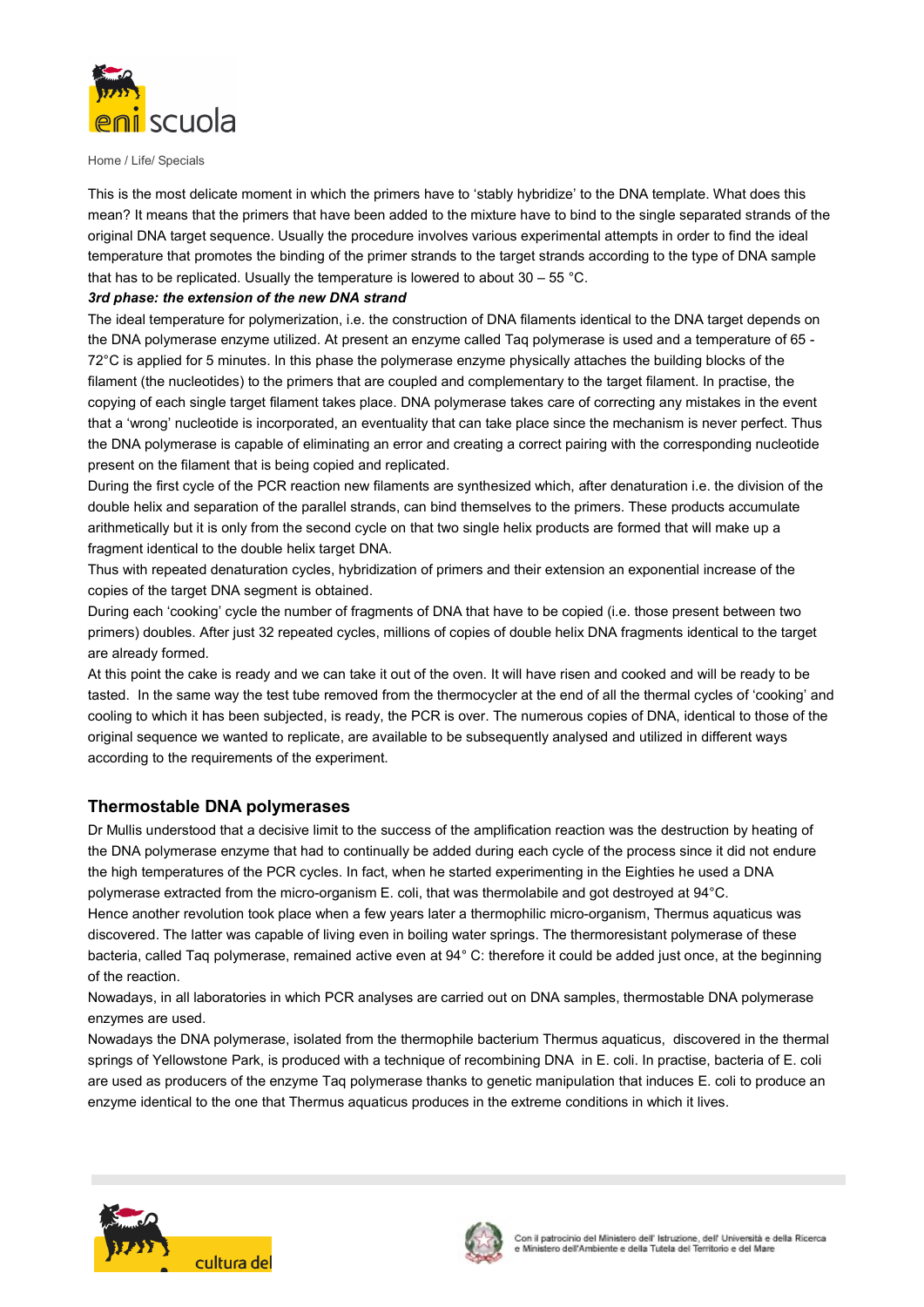

# What in PCR for?

In just 20 years from its invention, the PCR method, thanks to the great progress of technology and research, can now be used to find a solution to problems that first could not be solved.

Due to its great sensitivity, PCR is presently applied whenever very small quantities of DNA are involved. In the field of medical diagnosis, the amount of DNA contained in a drop of blood is more than sufficient to amplify and verify the possible presence of a genetic mutation associated to a hereditary sickness. With this method tumour cells can be identified, for example in the case of liquid tumours that are very difficult to locate. Moreover, since DNA is a very stable substance, even after thousands of years, as in the case of Egyptian mummies, it is possible to study it with the PCR method. Thanks to the discovery of this method, a new scientific discipline was born: paleobiology that involves the study of DNA in plant and animal fossils.

In conclusion, it would be impossible to even just outline all the possible variations of the PCR method and their respective fields of application, so in this context we will just consider some examples.

### A help in the Police and Carabinieri Corps investigations

Even in courtrooms now it is normal to talk about DNA analyses using the PCR method. In forensic medicine, the finding of organic material (such as hair, skin fragments or blood) on the scene of the crime or of an accident allows the identification of the victim or of the culprit.

In the Biological Investigations Laboratory of the Forensic Department of Police in Rome (Laboratorio d'Indagini Biologiche del Servizio Polizia Scientifica di Roma), researchers have created a PCR method suitable for solving those crime cases which apparently seem to have no clues on the crime scene. The possibility, on the part of the forensic team, of discovering some clues on how the mysterious facts took place and the identity of the culprits has greatly increased from when it has become easier to analyse the DNA. Moreover, work is being carried out to create an Italian DNA data bank in which complete DNA profiles of dangerous individuals or those who are being investigated, are kept. From around 1996, the application of the PCR technique allows the analysis of DNA even in those cases in which the samples are very small or in bad conditions such as hair fragments or very old bone material.

American television serials and lately even Italian ones often show teams of biologists, biochemists and other scientists, side by side with detectives, carrying out investigations that are far from reality. In fact, on the scene of the crime, it is normal to see expert biologists in white suits and half masks scraping at walls, collecting biological samples from tooth brushes or discovering traces of blood or sperm that were hidden or invisible.

#### Discovering unknown micro-organisms

From the environmental point of view, PCR is applied to trace undesired microbes in drinking water, rivers and sea water

To monitor and identify a microbial community, samples of micro-organisms whose genus and species are unknown must be collected from their natural environment and possibly cultivated in the laboratory. To get to know the bacteria collected, the utilization of the different PCR methods can be really decisive because it permits the sure identification of their DNA.

The advantage of utilizing methods that analyse and recognise the DNA of bacteria is that the experiment times are much shorter than when classic microbiology techniques are used; moreover, the results are more precise and repeatable. In fact, many groups of micro-organisms that live in very different surroundings have been discovered and studied in acceptable times and with reliable results: sea waters containing oil or other hydrocarbons that are metabolized (eaten) by some species of bacteria, soil polluted with zootechnical sewage (animal sludge), milk, cheese and natural environments in which food products are left to season.

## DNA is sought for in dishes too!

In the food industry, to prepare various meat-based products it is common to mix different animal species. This practise is allowed so long as the different species are indicated in the ingredients. This implies that on the label of a salami for example, the animal species that have been used, must be indicated clearly, in a decreasing order depending on the